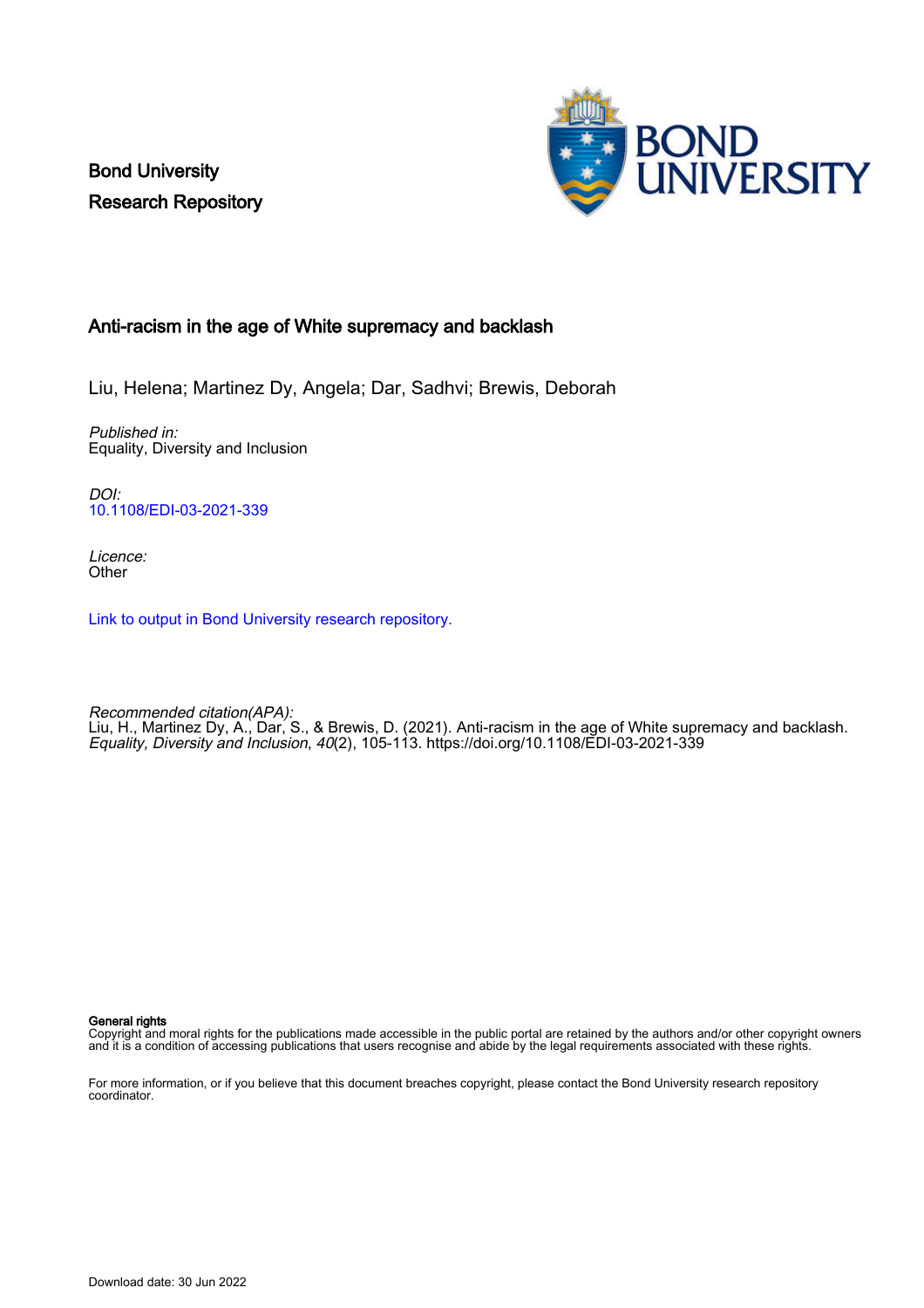#### *Special issue in Equality, Diversity and Inclusion*

### **Anti-racism in the age of white supremacy and backlash**

### *Editorial*

*Liu, H., Martinez Dy, A., Dar, S. and Brewis, D. (2021), "Anti-racism in the age of White supremacy and backlash", Equality, Diversity and Inclusion, Vol. 40 No. 2, pp. 105-113. https://doi.org/10.1108/EDI-03-2021-339*

Racism, "the pervasively malignant and malicious systemic illness" (Yancy, 2018, p. 1), has been an abiding feature of white organisations and societies. Its formation, through a combination of interlaced European racial sciences, philosophy and religious doctrines as the alibi for colonialism and slavery, ultimately left in its wake a normalised racial hierarchy that has produced and protected white power and privilege (Bonilla-Silva, 2006; DuBois, 2007[1920]; Mills, 1997).

As we wrote these opening words in the original Call for Papers of our Special Issue in April 2019, we were tuning in to a swelling undercurrent of antagonistic sentiment that simultaneously over-inflated and delegitimised the gains in racial equality made over the past half-century. This so-called 'post-racial' political discourse asserted that we were all equal now, and that racial equality posed a threat to nations of the Global North. Yet a parallel discourse constructed immigrants and refugees as the scapegoats of wealth disparity. Narratives of nostalgia soothed anxieties by whitewashing history as racially uncomplicated, and stoked defensiveness to changes, including the felling of celebratory memorials to colonialists and the election of a Democratic presidential candidate.

We could not foresee then neither how violently nor how quickly we would arrive at the state of affairs today, with the intensity of the currently emerging shifts in race relations around the world. Over the past year, we have witnessed a dramatic discontent to the slow and limited progress made towards equality, alongside a creeping antipathy to grassroots calls for social justice, highlighting the distance between rhetoric and reality. Interconnected international uprisings were organised to create a Movement for Black Lives, the implications of which have challenged nearly every industry, including higher education, and each academic discipline. Moreover, social unrest, cynicism, and fear are fuelled by an economic crisis caused by a global pandemic and neoliberal disaster mismanagement that has disproportionately affected communities, especially women, people of colour, and the global poor.

This combination of events has forced a racial awakening, perhaps even a reckoning, in the public sphere. Those who had regarded the world as having entered a post-race era were impelled to adjust their view of reality, in which racism is something that happens 'over there'. Many found themselves re-evaluating their understanding of racism itself, and the taken-forgranted social structures that perpetuate it. Long-standing abolitionist calls to defund the police have taken root; anti-racist and decolonial practice and intellectual leadership by Black, Indigenous and people of colour have entered the white agora, and people who were once bystanders to the ways in which white supremacy manifests increasingly felt compelled to

1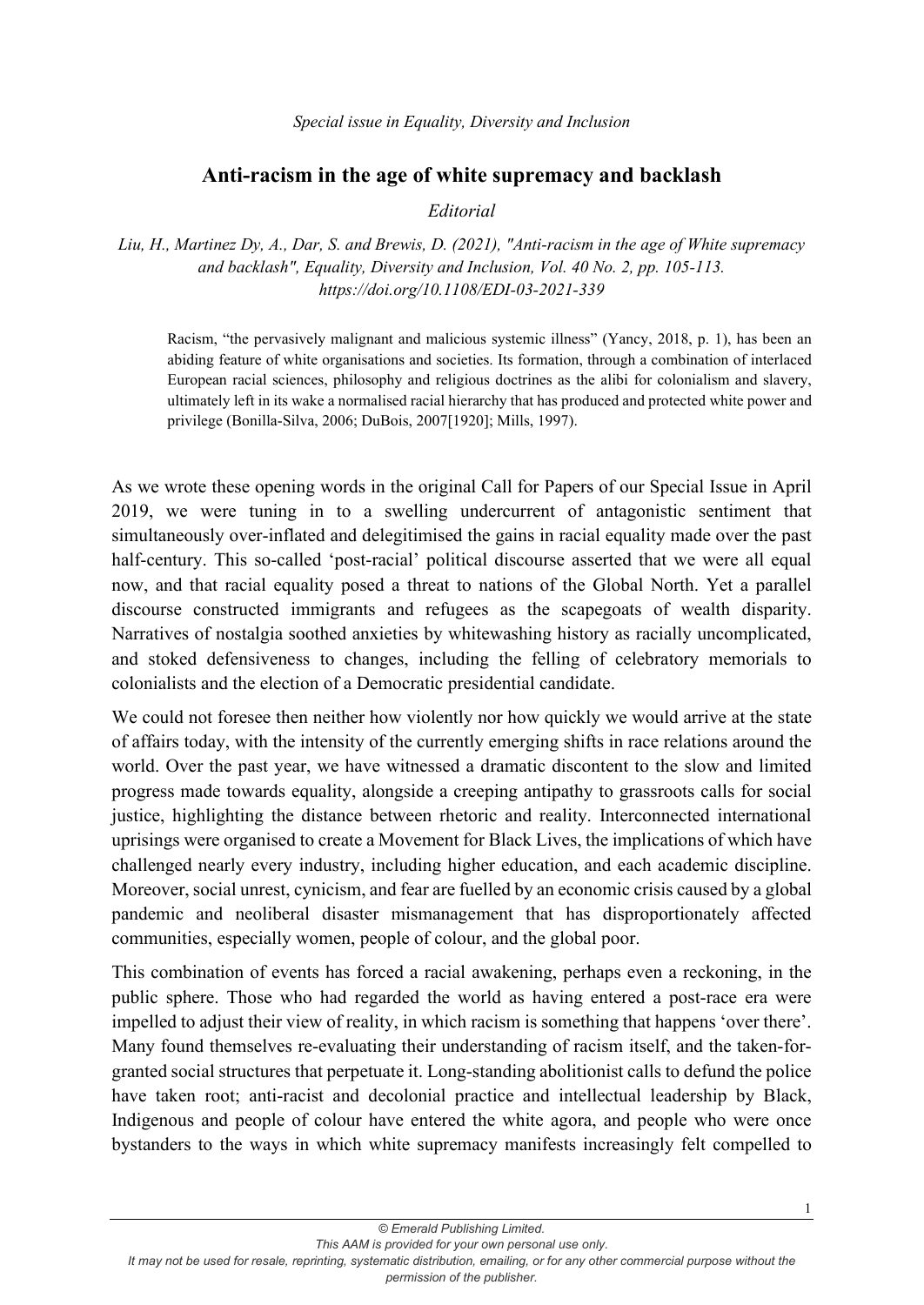challenge the racial injustice they saw in their neighbourhoods, their governments, and their everyday lives.

In motion since 2019, our Special Issue speaks not only to the events of the past two years, but to the anti-racist social movements of the past decade that arguably laid the foundation for recent events. As such, it offers an analytical view of the trajectory which has brought us here, and critical insight into the backlash which seeded the movements of change that have broken through into public consciousness.

# **'White'**

The use of the term white supremacy throughout this Special Issue includes the more familiar and specific reference to extremist, alt-right movements emboldened in the contemporary climate of explicit racial violence (Johnson *et al.*, 2018). Yet it also extends far beyond them to signify the wider set of social systems characterised by the coloniality of power (Quijano, 2000). In this sense, white supremacy signifies a historically emergent, socially constructed and institutionally embedded racial hierarchy that enshrines white physical, cultural, intellectual, and moral superiority (Dar *et al.*, 2020; Essed, 1991; Feagin, 2013; Hill, 2009; Nkomo and Al Ariss, 2014). Taking this wider view, we recognise it as a pervasive feature both of the nation-states of the Global North/West, and most of the regions colonised by them, many of which are mired in neo-colonial relationships of dependency and control. White supremacy, as we understand it, is therefore not just a way of seeing race, but a fundamental way in which our world has been structured.

Accompanying white supremacy is the concept of 'whiteliness', or the oppressive "social, psychological, and phenomenological racial reality for people racialised as white" (Tate, 2020, p. 1167; see also Tate and Page, 2018; Yancy, 2012). Tate and Bagguley (2017) emphasise white*liness* as how one enacts one's body and subjectivity around a white racist epistemic orientation, separating this from *whiteness* (*cf*. Frye, 1992; Yancy, 2008) to interrupt the essentialist misconception that this social phenomenon is something biological and inherent to white people.

Such detailed situating of concepts is necessary not only because their sociological usage may be unfamiliar to those outside the immediate field of research, but because they can, and have, elicited strong affective reactions with material effects. Research engaging with analytical concepts often needs to disclaim that critiques are oriented to structures of power, rather than to individuals who may identify or phenotypically present as white. Despite these concepts having a long history in critical race and whiteness studies in which they are demonstrably useful theoretical concepts that are explanatory of empirical realities, simply invoking the notions of 'white(li)ness' and 'white supremacy' amongst audiences that are not specifically anti-racist often reveals aspects of the emotionally charged backlash against anti-racist ideas and efforts that this Special Issue explores.

As scholars who have cited and applied these concepts collectively and individually in our work and writing, we have been met with reactions ranging from bristles of shame to bursts of rage, along with defensive rationalisations from across the white fragility spectrum (DiAngelo,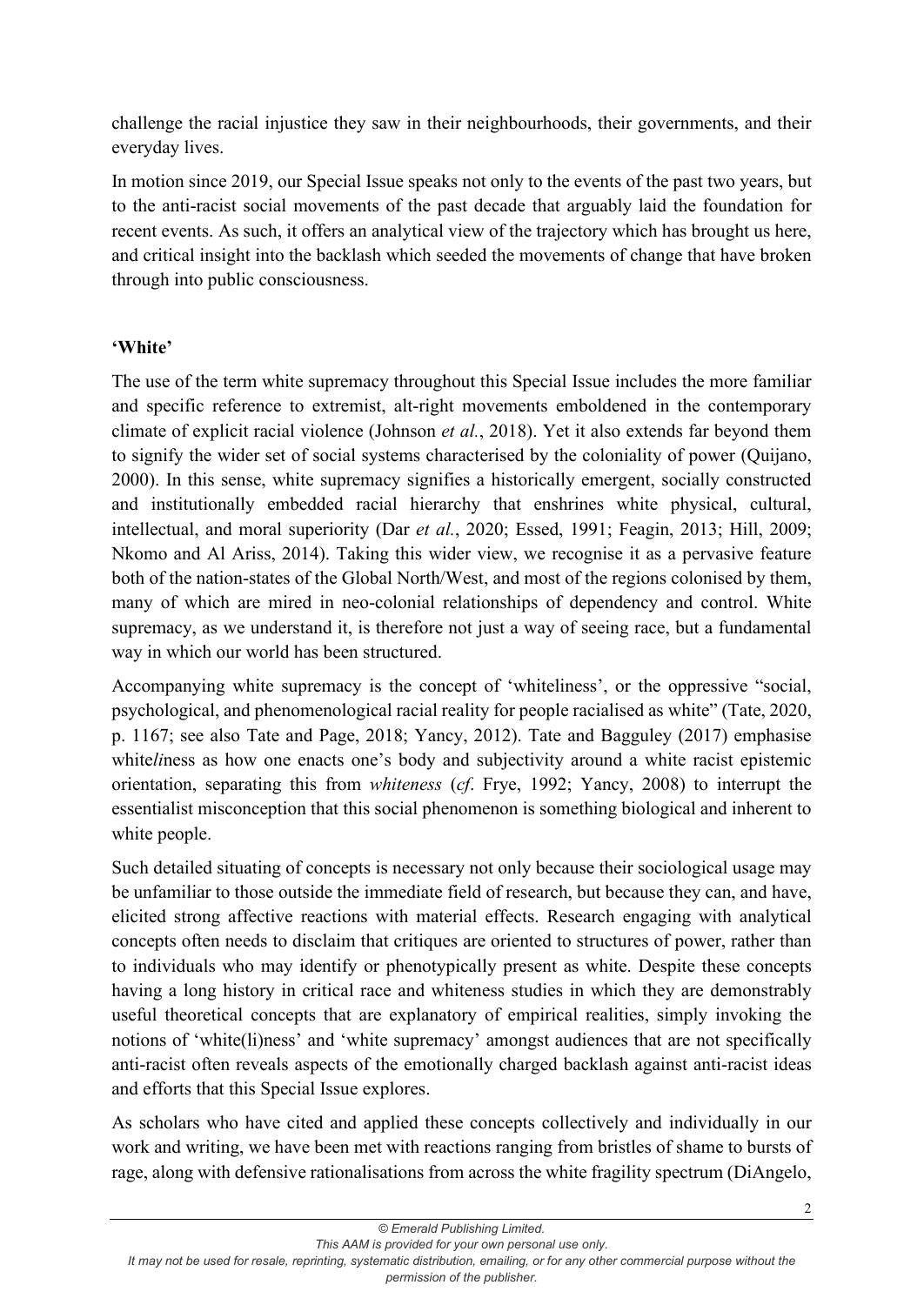2018). The racial stress that anti-racist work seems to generate necessitates a good deal of labour, not only in scholarly exactitude, but also in emotional agility, to pre-empt or smooth over the ways in which it may be perceived as threatening. Furthermore, as light-skinned women of colour of Asian descent, and residents of the Global North/West (amongst us, Australia and the UK, with roots in the US) who engage in intersectional feminist reflexive practice about our positionalities in order to enact anti-racist solidarity, especially with Black and Indigenous people, 'doing the work' of anti-racism also means acknowledging and interrogating our privileges, the ways in which we ourselves are implicated and complicit in whitely structures, and processing what this means for our location in this field of academic enquiry. It also means leveraging any privilege we possess, first, to make space — and to make such spaces safe $(r)$  — for global majority people, who are racialised minorities in the academy, and second, to advance anti-racist, intersectional and decolonial feminist theory, research, and social movements more broadly.

Despite its complexities, such critical work from within the academy, and within business schools in particular, is much needed. Notably, although critical race theory–informed examinations of business, management and organisations are growing in number, many in the field still treat management and organisations and knowledge about them as race-neutral (Dar *et al.*, 2020; Nkomo, 1992). Our field lags far behind its sister disciplines in its grasp of the influence of race as an enduring social structure shaping relationships of resource and power. Ignorance of the ways in which racism operates at a systemic level means that conversations about race can fall back on a latent, unremitting, and naive assumption that people can be divided into a binary of racist = bad / not racist = good (DiAngelo, 2018, p. 12). Recognition of the nature of racism means that we need to challenge the notion that one can passively step 'outside' of it, and take an active approach to disrupting it (Davis, 1971). The body of knowledge on anti-racism, to which we intend this Special Issue to contribute, therefore seeks to challenge the epistemologies of ignorance (Mills, 1997; Sullivan and Tuana, 2007) that serve to keep white supremacy and whiteliness at the centre of social institutions (Tate, 2020).

### **Backlash Against Anti-Racism**

Theorisations of race and racism bear a rich century-long history through the intellectual contributions of Black thinkers and activists. Pioneering writers like W.E.B. DuBois (2005 [1903]) developed knowledge around 'the problem of the colour-line', just after Anna Julia Cooper (2016 [1892]) articulated the racialised, gendered and classed nature of identity and citizenship. By the turn of the 21st Century, critical race studies had been well-established in sociology (Collins, 1986, 2000), legal studies (Bell, 1989, 1995), and education (Ladson-Billings, 1998).

In organisation studies, our disciplinary theorising on race can be traced to Stella Nkomo's ground-breaking piece, 'The emperor has no clothes: Rewriting "race in organizations"', published in 1992 in the *Academy of Management Review*. In her article, Nkomo (1992) calls out the naked emperor of organisation studies' profound ignorance about race. She challenges the ways whiteness remains unnamed in our field and problematises the implication that race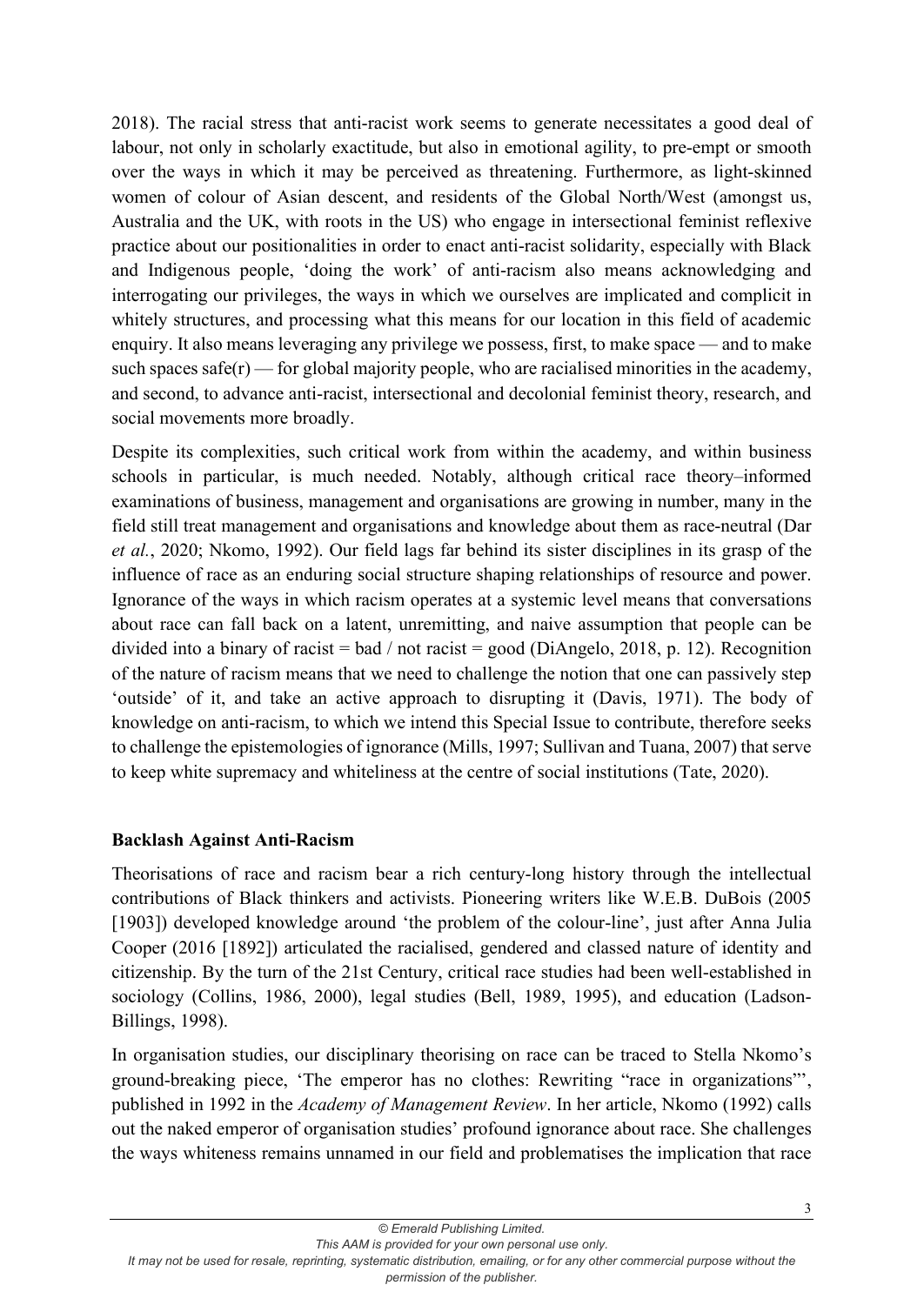is treated as something located in *other* groups, while whiteness stands as the universal norm, default and ideal (Nkomo, 1992).

Yet, in the nearly three decades since the publication of 'The emperor has no clothes', racial ignorance appears to remain a persistent feature of management and organisation studies. While we do not overlook the important and valued voices of anti-racist and decolonising scholars who have sought to challenge and subvert white supremacy and whiteliness (Banerjee, 2003; Cooke, 2003; Dar and Ibrahim, 2019; Faria *et al.*, 2010; Gantman *et al.*, 2015; Grimes, 2002; Ibarra-Colado, 2006; Liu, 2020; Liu and Baker, 2016; Mandiola, 2010; Martinez Dy *et al.*, 2017; Masood and Nisar, 2020; Mir and Mir, 2013; Nkomo, 2011; Prasad, 2003; Swan, 2017), we seek to acknowledge that their interventions are still rare or readily forgotten.

These contributions are, in multiple ways, through specific journals, conference tracks, tokenistic panel additions, and more, relegated to the peripheries of organisational studies as 'niche' concerns. Beyond this marginality in the academy, about which we have written elsewhere (Dar *et al.*, 2020), we developed this Special Issue theme in order to further reveal what the publications and citations do not: the acts of censorship, silencing, bullying, gaslighting, co-optation, erasure, and recolonisation faced by those who offer anti-racist and decolonial critiques and interventions more broadly.

The barriers to anti-racist critiques are both institutional and interpersonal. Discussions of race and racism are frequently bound and gagged by shame and white fragility, while historically white institutions tend to invite critical comment but refuse to act on the resulting contributions. Both individuals and institutions often exhibit the immobilizing fear and shame of being labelled 'a racist'. Ironically, the fear and shame of potentially being seen as racist leads many white or white-identified people to act erratically, enacting behaviours that undermine antiracist interventions and perpetuate the status quo. Such behaviours include derailing the conversation by shifting the topic or focus, handing problems of racial inequality back to racialised minorities to 'fix', insisting on colour-blindness ("I don't treat people differently based on their race"), an 'All Lives Matter' approach ("Black Lives Matter implies white lives don't matter"), denial ("there's no scientific evidence that racism exists"), whataboutery ("sure, race is important, but what about class?"), and the evasion of responsibility through oversimplification ("I don't have white privilege because I grew up working-class"). These rationalisations manifest to differing degrees alongside the direct or indirect silencing of antiracist writers and activists through threat, censorship, or victimisation. Such barriers shut down vital dialogue and critical debate, and hinder the progression of collective consciousness and the evolution it prompts towards more genuinely inclusive social norms.

We note as well that research and interventions that explicitly examine race are not necessarily anti-racist. Studies that are premised on, or conclude with, the celebration of diversity, predominantly assert homogenising stereotypes about 'BAME' (Black, Asian, and Minority Ethnic in the typical terminology of the UK context) and recommend the provision of support to better assimilate into whitely institutions. Such studies tend to treat belonging to a racialised minority group as a deficit or commodity (Liu, 2020), leaving white supremacist logics intact.

While work of this nature may provoke conversations that lead to discussions of racism, it fails to recognise racism as both a tool and an outcome of white supremacy. Studies in our field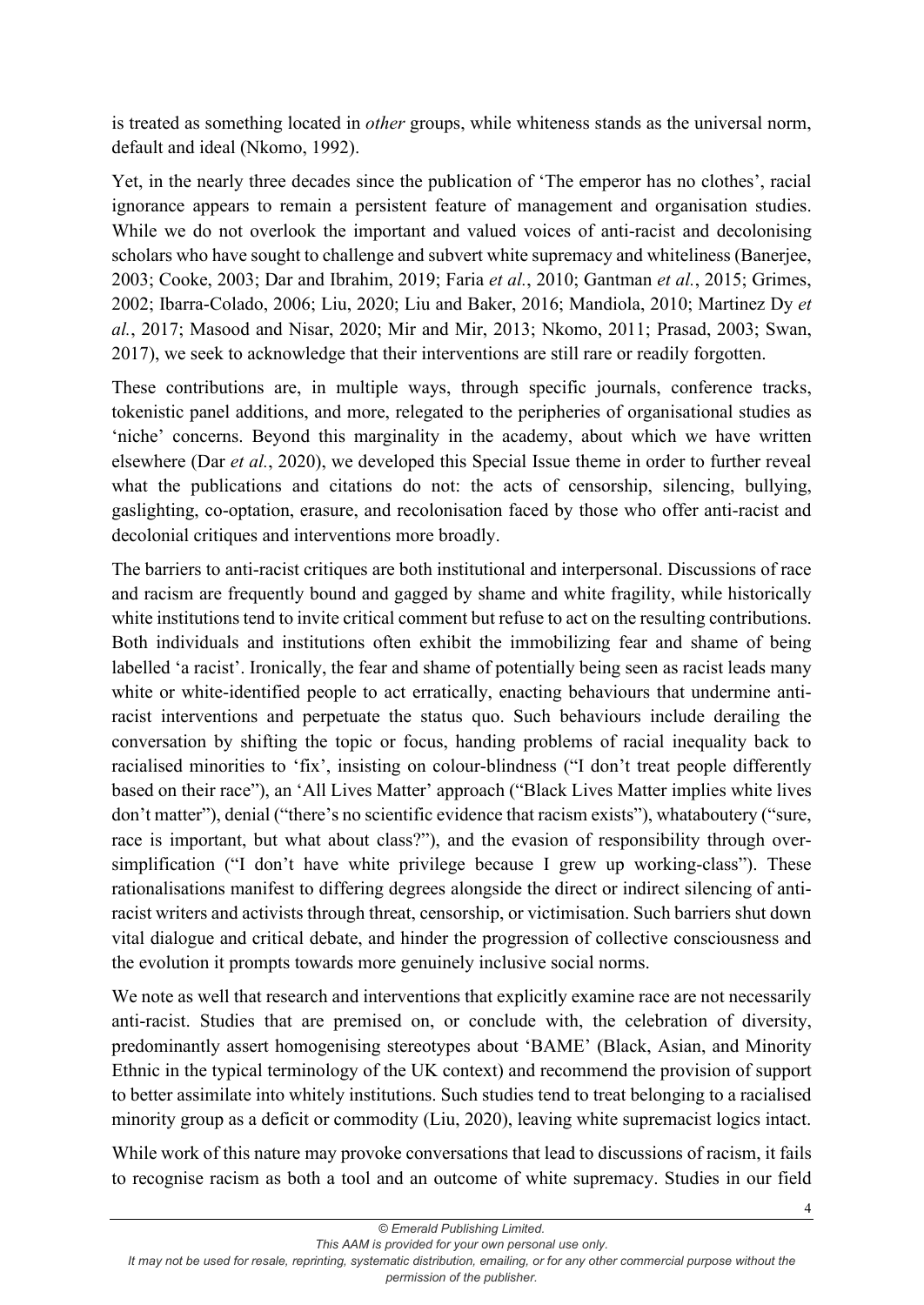adopting this approach typically cast Black, Indigenous and people of colour as a homogenous group of victims or survivors, cataloguing their suffering and needs, or indeed their agential resilience, while remaining silent on the source of racial injustice. Naming white supremacy, whiteliness, and the ways in which people benefit from them, is often seen as going too far.

## **Persistent White Supremacy and Whiteliness**

When the white academy silences, erases or co-opts the work of those who call out 'the naked emperor', racial oppressions are reinforced in management and organisation studies, and in turn, the social world within which it is situated. White supremacy and whiteliness, then, simply become an unspoken and accepted foundation for knowledge production in the academy.

Nonetheless, it is important to make clear that the preservation of white supremacy and whiteliness is not easily divided between scholars racialised as white and those racialised as non-white. Black and Indigenous scholars, and scholars of colour, may choose or feel compelled to assimilate to the norms, values, and practices of white academe to evade backlash or simply secure their survival (Dar, 2019). Their scholarship may even reproduce epistemic violence against people and communities of colour. Many may reproduce whiteliness in their professional roles but find informal pathways to resist it, such as through mentorship, advocacy, and editing. Likewise, there are white scholars who practice allyship (Swan, 2017), some of whom suffer punishment and marginalisation as 'race traitors' (Ignatiev and Garvey, 1996).

As anti-racist voices rise, backlash can manifest in subtler ways to preserve white supremacy and whiteliness, making some concessions whilst leaving the foundations of organising logics and governance unchanged. This can be seen in the ways white institutions are increasingly coopting concepts like 'decolonising' (Dar *et al.*, 2018) and 'intersectionality' (Liu, 2018), adopting the concepts as a metaphor (*cf*. Tuck and Yang, 2012) and contributing to institutional performances of inclusion and wokeness that ironically serve to legitimise the status quo (Ahmed, 2007).

While the language of decolonising or intersectionality may be embraced, its theories often become divorced from the scholars who (co-)developed them and its practices depoliticised. At the same time, anti-racist work may be defanged, depoliticised, and assimilated, making it more palatable. This may appear, for example, in the celebration of accreditations that facilitate minor progress towards racial equality (e.g., the Race Equality Charter Mark in UK universities) or the promotion of a few hand-picked voices to sit on equalities committees at the expense of raising political consciousness and more fundamental change.

Finally, we ask if the effect of being silenced within the academy inhibits our critique from having the reach needed to shape and influence management practices. Attention to equality, diversity, and inclusion in management is arguably more prominent than ever before. Yet, while even the *Harvard Business Review* engages with this discussion (Ely and Thomas, 2020), what is noted is the way in which leaders are profoundly incapacitated by their ignorance when dealing with the subject of race and racism. Ghoshal's (2005) argument resonates here: that business schools are destroying the potential for good management with bad management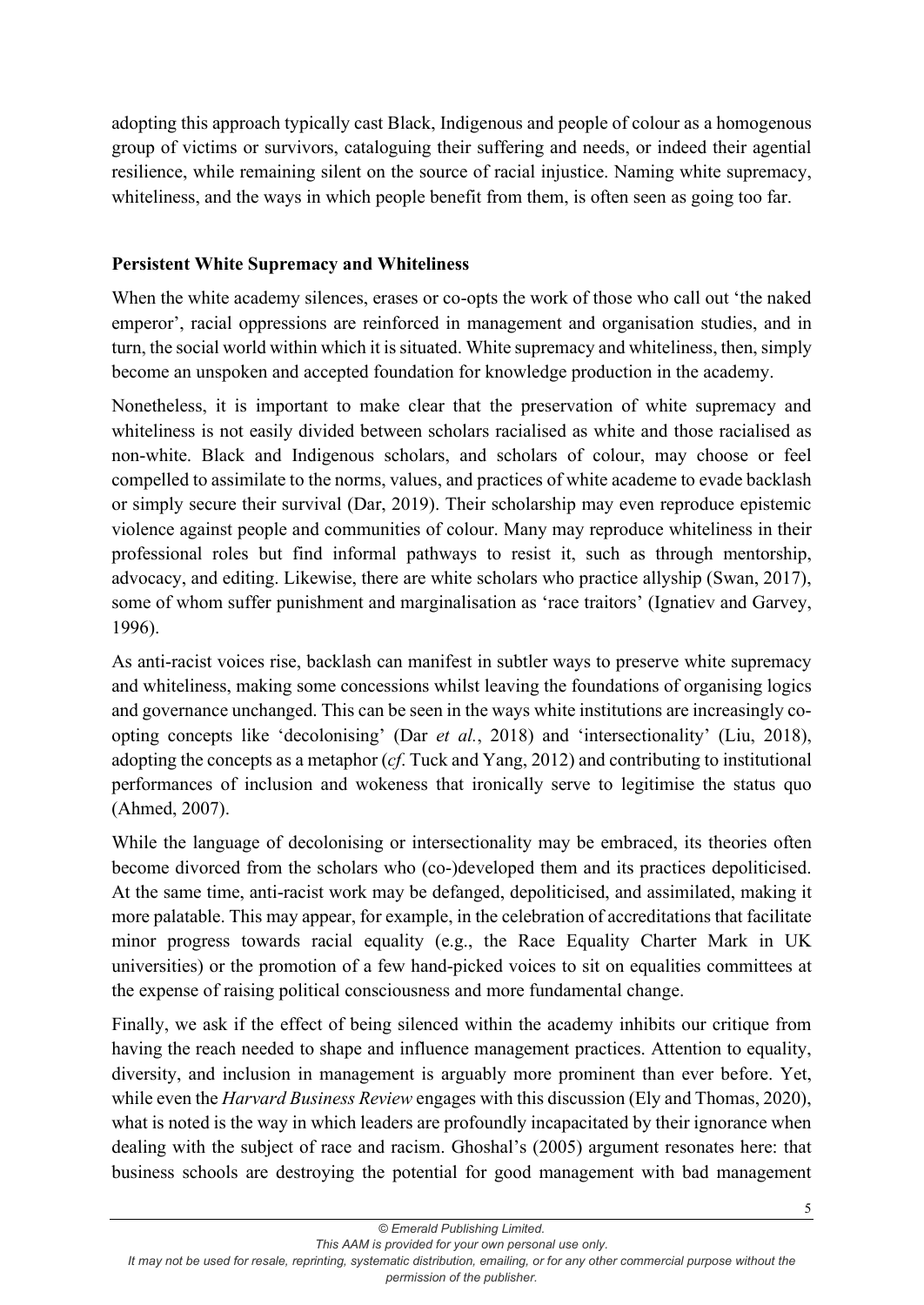theory. The most powerful and influential business schools are still teaching deracinated content that lacks sustained critical engagement with capitalism as just one of many possible economic and political models. However, recognition that such discussion is crucial may be increasing, as the climate catastrophe caused by unabated capitalism begins to sink in for those hitherto shielded from its present realities.

This Special Issue seeks to foreground twinned objectives: to feel hopeful about change and to commit to solidaristic politics that underpin a sustainable movement against white supremacy. Given the context, and the potentially violent repercussions of doing anti-racist work in a whitely academe, it is imperative to centre hope and healing so that fatigue does not consume the possibility for change (Emejulu and Bassel, 2020). In the closing section of this editorial, we offer our readers examples of resistance and endurance that give us cause to remain hopeful. We note that these do not always manifest as grand gestures, or as confrontation, or revolt, but are evidenced in daily acts of refusal, retreat, survival, and living one's truth.

# **Enduring Hope**

Just as the white supremacy and whiteliness in academic knowledge production have been challenged by scholars before us, established and emerging anti-racist scholars are resisting the backlash, silencing and co-optation.

First, these resistive practices are not restricted to traditional publishing. Scholar-activists have built spaces for collective hope in the increasingly porous boundaries between the academy, local communities and digital media. Hashtags on Twitter such as #BlackInTheIvory create platforms where Black scholars can share their testimonies about racist abuses and microaggressions that pervade the academy when their experiences may be contested or concealed by university branding or public relations.

Second, anti-racist activism in business schools has a long history, although the longevity of this resistance is often erased or overlooked. There have been at least two decades of sustained organising led by global majority, Black, and Indigenous scholars, and scholars of colour. For example, in 2006, the Latin American and European Management and Organisation Studies (LAEMOS) conference signalled an epistemic and ontological break from subordination to white Eurocentric knowledge production. The LAEMOS conference was born from the desire to build a dialogue between Latin American critical scholarship and scholarship produced in Europe. In 2018, this experiment with bridging regions and their diverse histories was abruptly ended by the conference's sponsor, the European Group for Organisation Studies, following critique from supporters of the conference regarding how it had come to be configured as Eurocentric. Its legacy survives in the recent efforts co-ordinated by the Decolonizing Alliance to restore international collaboration around decolonizing and anti-racist organising.

Third, the inception in 2017 of the Decolonizing Alliance and Building the Anti-Racist Classroom Collective, groups which we co-founded and to which we belong, has signalled the possibilities of building collective practices that transform scholarly critique into a praxis of liberation. Working against the individualisation that structures competitive working practices, as well as the whitely and patriarchal cultures that toxify academia, these collectives engage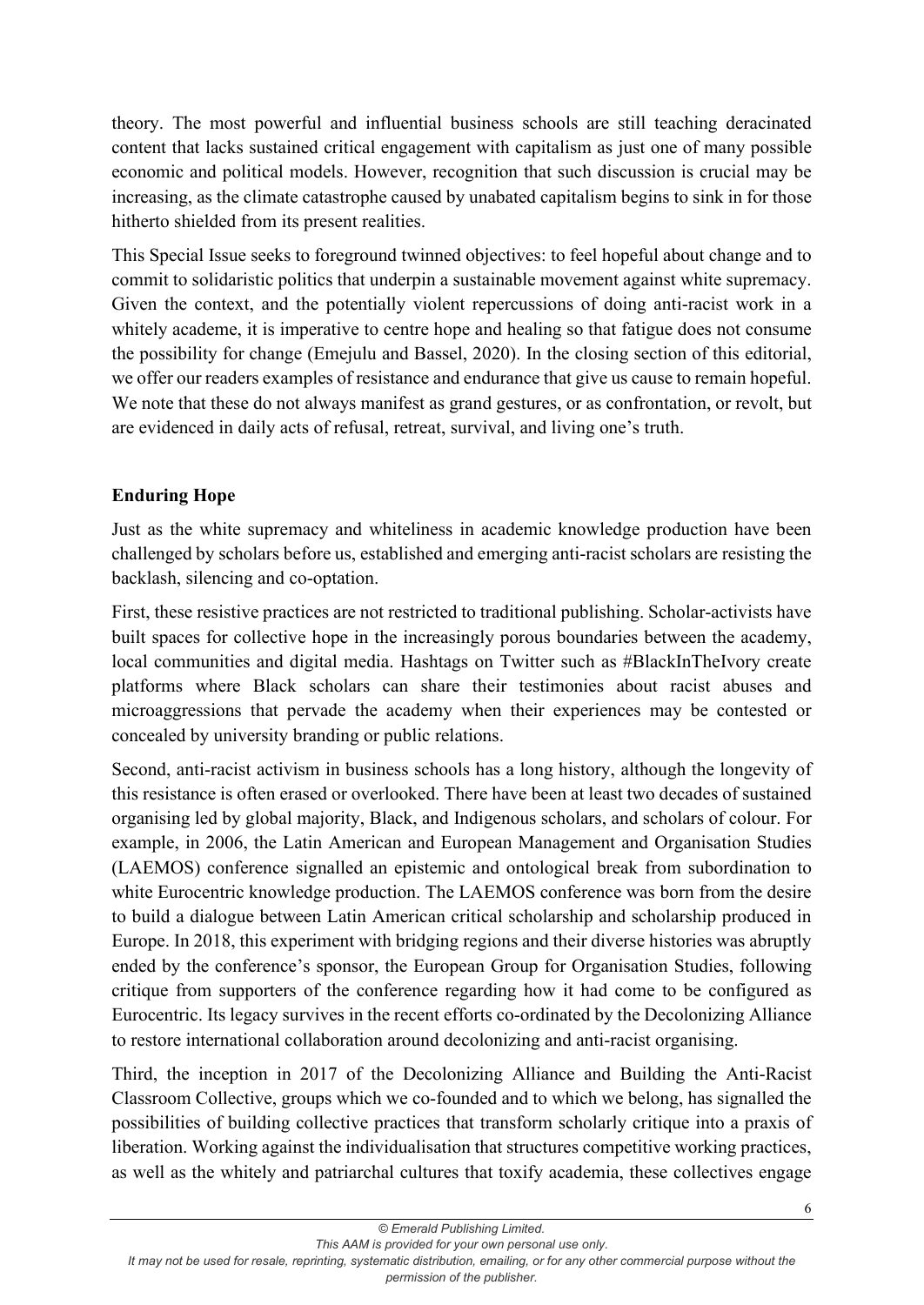with the possibilities for a solidaristic politics across geographic locations while developing interventions that dialogue with racist logics underpinning Management education. From curating workshops on anti-racist pedagogy and writing for academic and public platforms, to organising actions calling out racism at academic conferences, these collectives have modelled a politics of resistance that is rippling across the field, renewing the desire to engage in a politics of refusal.

Here, the recent webinar series on decolonising the business school hosted by City Business School (formally Cass Business School) deserves to be noted. In the aftermath of the Black Lives Matter uprisings of 2020, City Business School campaigned to drop the surname of slave owner Sir John Cass from its name. At the height of the campaign, buoyed by the ratification of a name-change, the School organised an international webinar under the headline, 'Decolonise the Business School'. This invitation galvanised over 500 international business school delegates to register and participate and the campaign continues with follow-up workshops.

There is no doubt that organising for racial justice has always been, and will continue to be, a movement built up from the margins. At times, the most radical voices in this movement can inspire a desire for change, but it seems that invariably, these demands are recolonised by the same structures of power that find themselves under attack. Repeatedly, anti-racist movements fracture under the sheer weight of the interlocking powers keeping the status quo intact, only some of which we have introduced here. The COVID-19 global pandemic has further limited our capacity: not only is community organising restricted to online gatherings, but it is also stripped of the occasions for sharing space, food, and travel under fears of infection and restrictions to movement across borders. Our taken-for-granted ways to work, educate, and connect have been overturned, with the more privileged in society more likely to be able to endure this virus under the shelter of screen time, while many of the pandemic's 'frontline heroes' represent the most underpaid and precarious, facing exposure to health risks, and are disproportionately members of marginalised communities.

Students in the UK are organising the largest rent strike in 40 years, while a record number of publicly funded departments and faculties around the world are facing closure after years of austerity. More than half of the world's students cannot return to school (*UN News*, 2020). At the same time, we are witnessing the renewed intensity of backlash from legislative proposals that limit the use of ideas developed in critical race theory in education. The need for collective struggles for equality could not be greater. One would be right to ask what kind of solidarity can be developed in this context, and what hope can be mustered in these circumstances?

We can orient to this historical moment as a critical one, a threshold of sorts, in which we must learn new concepts and ways of being (Land *et al.*, 2016). Renowned Indian author and social critic Arundhati Roy (2020) has called the pandemic a *portal*. COVID-19's spread has inadvertently, and momentarily, reversed the direction of capital in the world's richest and most powerful nations. The upturning of our conventional ways of working has drawn attention to assumptions and alternatives. Roy argues that the halt in capitalist wealth accumulation will not desist, but that the pause in activity may be just enough to help us stop and examine the foundations of a system that persistently exploits and impoverishes the resources that sustain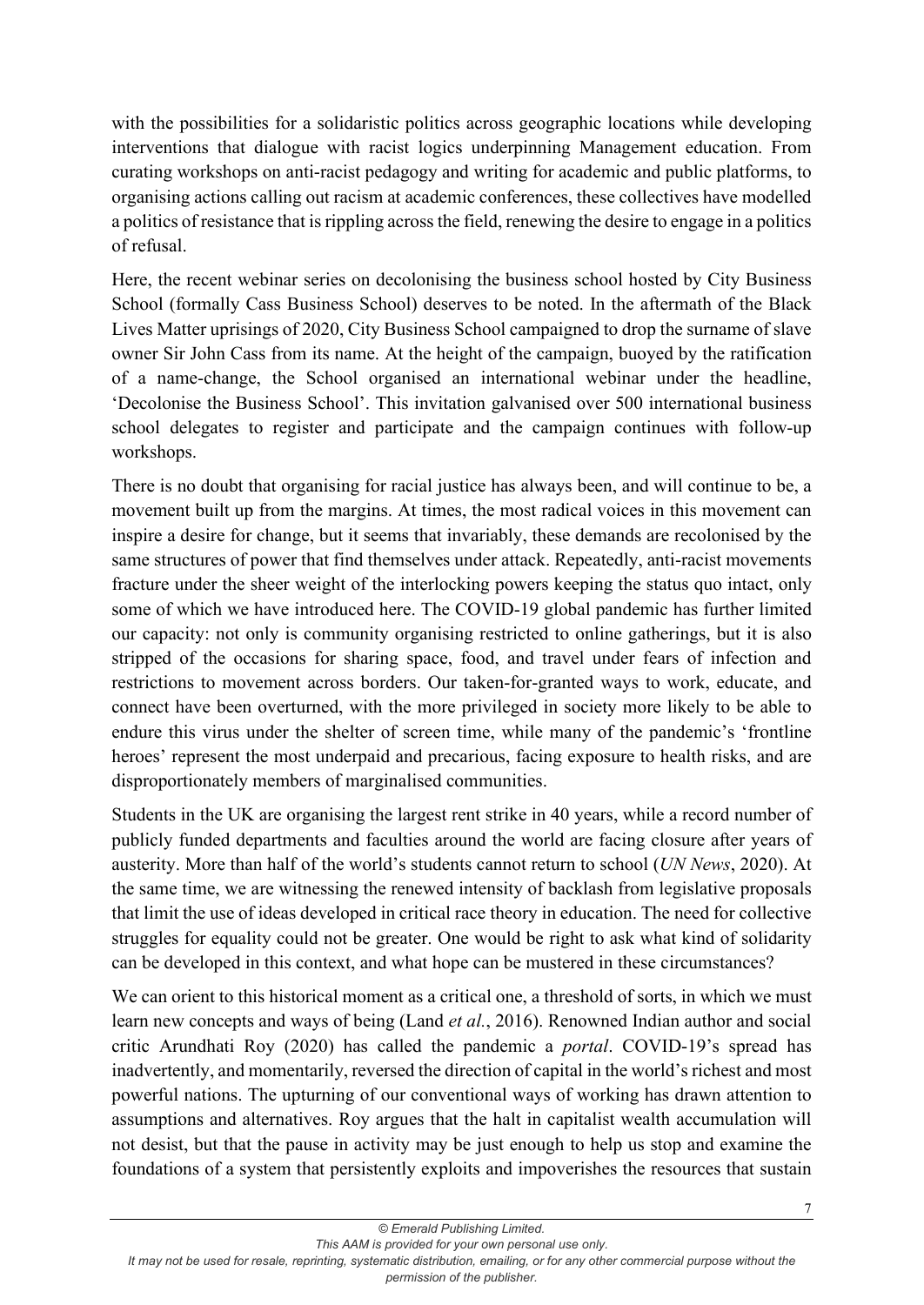life: land, healthcare, social security, biodiversity. At this crisis point, Black American queer social movement facilitator, doula, and pleasure activist adrienne maree brown (2017) reminds us of our inherent interdependency. With such knowledge amplified, the pandemic could be a transformative agitator, and enforce an imperative for a radical re-envisioning: a reset, a rupture – hope.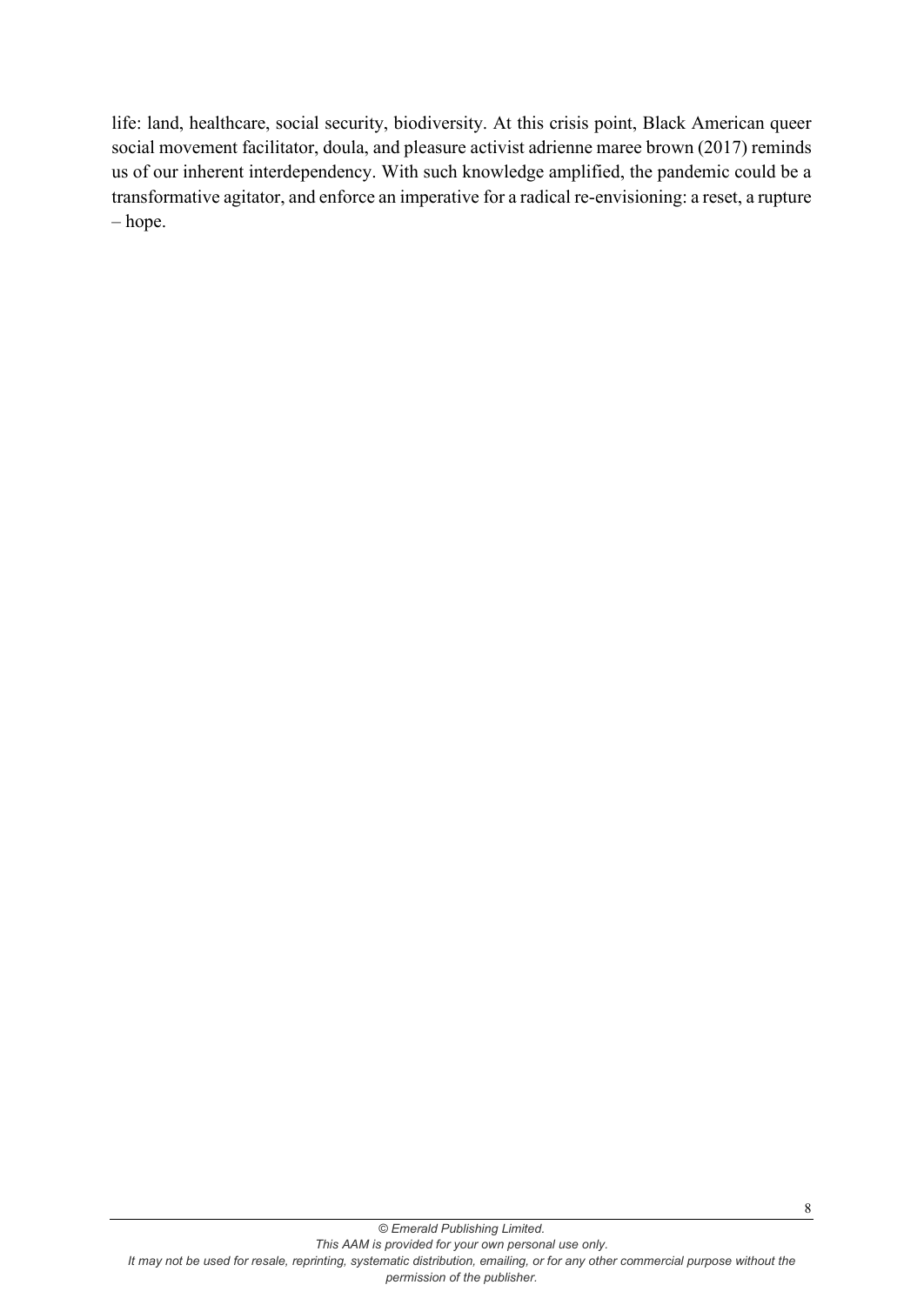#### **References**

- Ahmed, S. (2007), "'You end up doing the document rather than doing the doing': Diversity, race equality and the politics of documentation", *Ethnic and Racial Studies*, Vol. 30 No. 4, pp. 590–609.
- Banerjee, S.B. (2003), "Who sustains whose development? Sustainable development and the reinvention of nature", *Organization Studies*, Vol. 24 No. 1, pp. 143–180.
- Bell, D.A. (1989), *And We Are Not Saved: The Elusive Quest for Racial Justice*, Basic Books, New York, NY.
- Bell, D.A. (1995), "Who's afraid of critical race theory?", *University of Illinois Law Review*, Vol. 1995, pp. 893–910.
- Bonilla-Silva, E. (2006), *Racism Without Racists: Color-Blind Racism and the Persistence of Racial Inequality in the United States*, Rowman & Littlefield Publishers, Lanham.
- brown, a.m. (2017), *Emergent Strategy: Shaping Worlds, Shaping Change*, AK Press, Chico, CA.
- Collins, P.H. (1986), "Learning from the outsider within: The sociological significance of Black feminist thought", *Social Problems*, Vol. 33 No. 6, pp. S14–S32.
- Collins, P.H. (2000), *Black Feminist Thought: Knowledge, Consciousness, and the Politics of Empowerment*, 2nd ed., Taylor & Francis, Hoboken, NJ.
- Cooke, B. (2003), "The denial of slavery in management studies", *Journal of Management Studies*, Vol. 40 No. 8, pp. 1895–1918.
- Cooper, A.J. (2016), *A Voice from the South*, Dover Publications.
- Dar, S. (2019), "The masque of blackness: Or, performing assimilation in the white academe", *Organization*, Vol. 26 No. 3, pp. 432–446.
- Dar, S. and Ibrahim, Y. (2019), "The Blackened body and White governmentality: Managing the UK academy and the production of shame", *Gender, Work and Organization*, Vol. 26 No. 9, pp. 1241–1254.
- Dar, S., Liu, H., Martinez Dy, A. and Brewis, D.N. (2020), "The business school is racist: Act up!", *Organization*, pp. 1–12.
- Dar, S., Martinez Dy, A. and Rodriguez, J.K. (2018), "Is decolonising the new black?", *Left of Brown*, 12 July, available at: https://www.leftofbrown.com/singlepost/2018/07/12/Is-decolonising-the-new-black (accessed 22 August 2019).
- Davis, A.Y. (1971), *If They Come in the Morning: Voices of Resistance*, New American Library, New York, NY.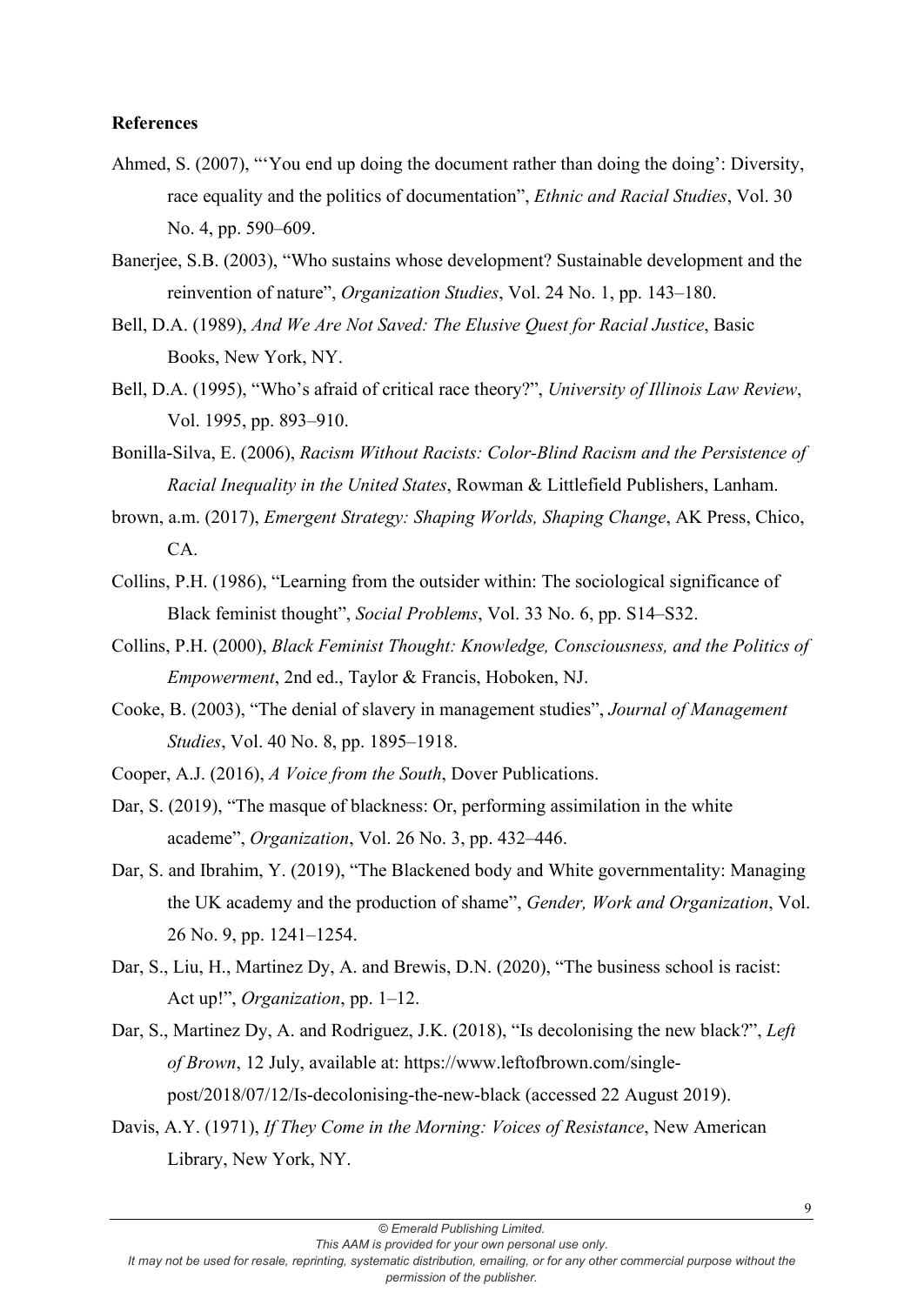DiAngelo, R. (2018), *White Fragility: Why It's So Hard for White People to Talk About Racism*, Beacon Press, Boston, MA.

DuBois, W.E.B. (2005), *The Souls of Black Folk*, Pocket Books, New York, NY.

DuBois, W.E.B. (2007), *Darkwater: Voices from Within the Veil*, Cosimo, New York, NY.

- Ely, R.J. and Thomas, D.A. (2020), "Getting serious about diversity: Enough already with the business case", *Harvard Business Review*, available at: https://hbr.org/2020/11/getting-serious-about-diversity-enough-already-with-thebusiness-case (accessed 11 January 2021).
- Emejulu, A. and Bassel, L. (2020), "The politics of exhaustion", *City*, Vol. 24 No. 1–2, pp. 400–406.
- Essed, P. (1991), *Understanding Everyday Racism: An Interdisciplinary Theory*, Sage, Newbury Park, CA.
- Faria, A., Ibarra-Colado, E. and Guedes, A. (2010), "Internationalization of management, neoliberalism and the Latin America challenge", *Critical Perspectives on International Business*, Vol. 6 No. 2/3, pp. 97–115.
- Feagin, J.R. (2013), *The White Racial Frame: Centuries of Racial Framing and Counter-Framing*, Routledge, New York, NY.
- Frye, M. (1992), *Willful Virgin: Essays in Feminism, 1976-1992*, The Crossing Press, Freedom, CA.
- Gantman, E.R., Yousfi, H. and Alcadipani, R. (2015), "Challenging Anglo-Saxon dominance in management and organizational knowledge", *Revista de Administração de Empresas*, Vol. 55 No. 2, pp. 126–129.
- Ghoshal, S. (2005), "Bad management theories are destroying good management practices", *Academy of Management Learning and Education*, Vol. 4 No. 1, pp. 75–91.
- Grimes, D.S. (2002), "Challenging the status quo? Whiteness in the diversity management literature", *Management Communication Quarterly*, Vol. 15 No. 3, pp. 381–409.
- Hill, J.H. (2009), *The Everyday Language of White Racism*, John Wiley & Sons, Chichester.
- Ibarra-Colado, E. (2006), "Organization studies and epistemic coloniality in Latin America: Thinking Otherness from the margins", *Organization*, Vol. 13 No. 4, pp. 463–488.
- Ignatiev, N. and Garvey, J. (Eds.). (1996), *Race Traitor*, Routledge, New York, NY.
- Johnson, A., Joseph-Salisbury, R. and Kamunge, B. (Eds.). (2018), *The Fire Now: Anti-Racist Scholarship in Times of Explicit Racial Violence*, Zed Books, London.
- Ladson-Billings, G. (1998), "Just what is critical race theory and what's it doing in a nice field like education?", *Qualitative Studies in Education*, Vol. 11 No. 1, pp. 7–24.

*It may not be used for resale, reprinting, systematic distribution, emailing, or for any other commercial purpose without the*

*permission of the publisher.*

*<sup>©</sup> Emerald Publishing Limited.*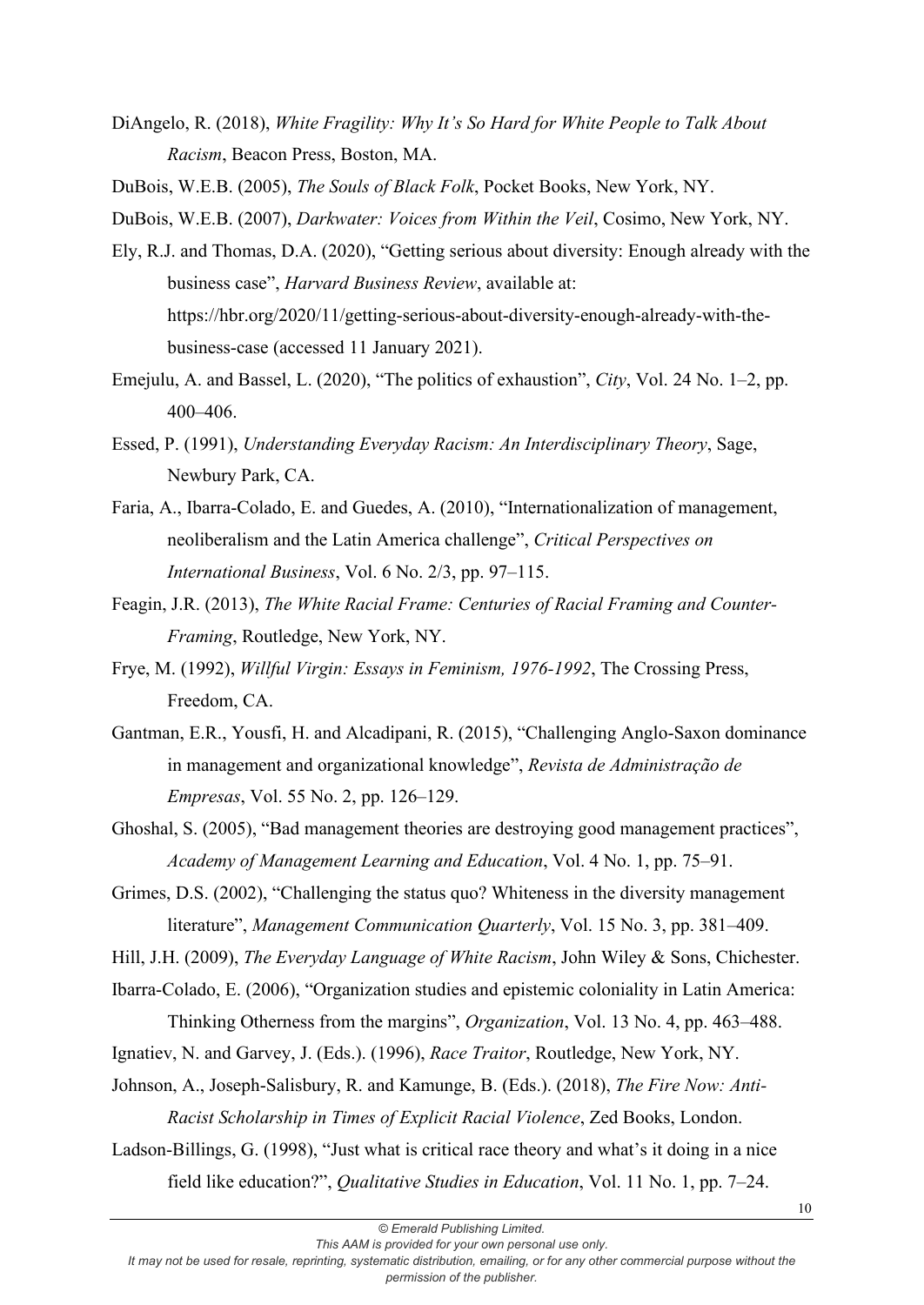- Land, R., Meyer, J. and Flanagan, M. (2016), *Threshold Concepts in Practice*, Sense Publishers, Rotterdam.
- Liu, H. (2018), "Re-radicalising intersectionality in organisation studies", *Ephemera*, Vol. 18 No. 1, pp. 81–101.
- Liu, H. (2020), *Redeeming Leadership: An Anti-Racist Feminist Intervention*, Bristol University Press, Bristol.
- Liu, H. and Baker, C. (2016), "White Knights: Leadership as the heroicisation of whiteness", *Leadership*, Vol. 12 No. 4, pp. 420–448.
- Mandiola, M.P. (2010), "Latin America's critical management? A liberation genealogy", *Critical Perspectives on International Business*, Vol. 6 No. 2/3, pp. 162–176.
- Martinez Dy, A., Marlow, S. and Martin, L. (2017), "A Web of opportunity or the same old story? Women digital entrepreneurs and intersectionality theory", *Human Relations*, Vol. 70 No. 3, pp. 286–311.
- Masood, A. and Nisar, M.A. (2020), "A postcolonial critique of the academic discourse on far-right populism", *Organization*, Vol. 27 No. 1, pp. 162–173.
- Mills, C.W. (1997), *The Racial Contract*, Cornell University Press, Ithaca.
- Mir, R. and Mir, A. (2013), "The colony writes back: Organization as an early champion of non-Western organizational theory", *Organization*, Vol. 20 No. 1, pp. 91–101.
- Nkomo, S.M. (1992), "The emperor has no clothes: Rewriting 'race in organizations'", *The Academy of Management Review*, Vol. 17 No. 3, pp. 487–513.
- Nkomo, S.M. (2011), "A postcolonial and anti-colonial reading of 'African' leadership and management in organization studies: Tensions, contradictions and possibilities", *Organization*, Vol. 18 No. 3, pp. 365–386.
- Nkomo, S.M. and Al Ariss, A. (2014), "The historical origins of ethnic (white) privilege in US organizations", *Journal of Managerial Psychology*, Vol. 29 No. 4, pp. 389–404.
- Prasad, A. (Ed.). (2003), *Postcolonial Theory and Organizational Analysis: A Critical Engagement*, Palgrave Macmillan, New York.
- Quijano, A. (2000), "Coloniality of power and Eurocentrism in Latin America", *International Sociology*, Vol. 15 No. 2, pp. 215–232.
- Roy, A. (2020), "The pandemic is a portal", *Financial Times*, 4 April, available at: https://www.ft.com/content/10d8f5e8-74eb-11ea-95fe-fcd274e920ca (accessed 12 January 2021).
- Sullivan, S. and Tuana, N. (Eds.). (2007), *Race and Epistemologies of Ignorance*, SUNY, Albany, NY.